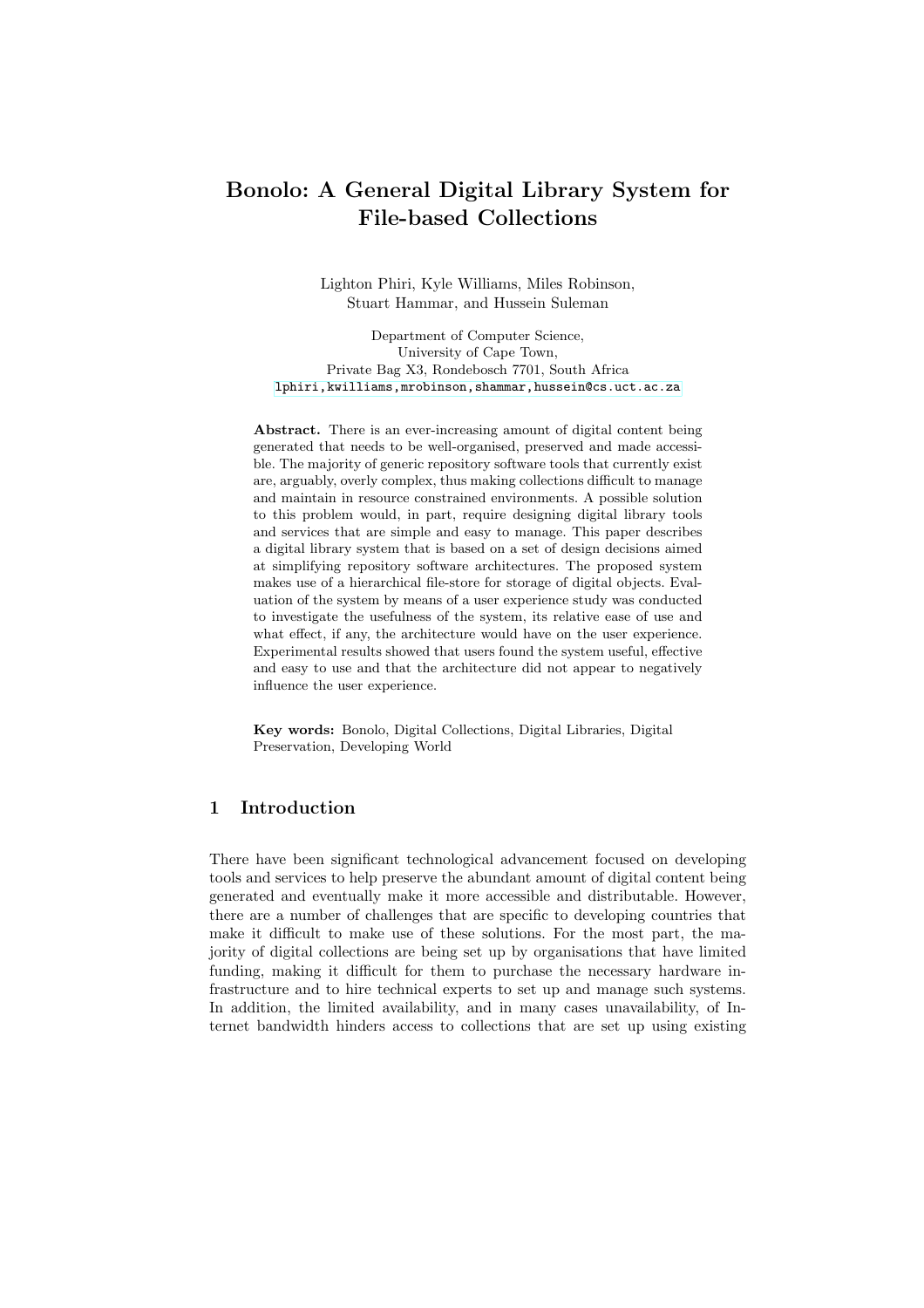tools. Furthermore, Internet bandwidth is expensive, making it effectively difficult to use some conventional tools, such as cloud-based solutions. Previous studies have highlighted these issues and presented techniques and solutions to begin addressing them [\(Suleman, 2008\)](#page-10-0). Earlier attempts at designing tools and services, specifically tailored for environments with resource limitations, resulted in a specialised system for managing historical Bushman manuscripts [\(Suleman, 2007\)](#page-10-1) and a hybrid solution for managing online-offline digital collections [\(Suleman et al., 2010\)](#page-10-2). The design of these tools and services was largely influenced by explicit user requirements and the environments in which they would be used and, as a result, they are not general-purpose tools. In this paper, a general solution is proposed to address the issues that arise in creating and managing digital collections in resource-constrained environments. The proposed solution takes the form of a simple and lightweight XML-centric digital library system that is bandwidth friendly and minimalistic, effectively making it easy to manage. The system, called Bonolo<sup>[1](#page-1-0)</sup>, makes use of a file-store repository and provides a curator and end user interface. The solution draws inspiration from Project Gutenburg's philosophical premise [\(Hart, 1992](#page-10-3)) of making information, books and other materials available in the simplest, easiest to use forms.

The remainder of this paper is structured as follows. Section [2](#page-1-1) begins with a review of related work. Section [3](#page-2-0) presents Bonolo, a simple and minimalistic digital library tool, as well as the design principles on which it is based. Section [4](#page-6-0) presents the evaluation of Bonolo and, lastly, conclusions and plans for future work are presented in Section [5.](#page-9-0)

## <span id="page-1-1"></span>2 Related Work

Various solutions have been devised to facilitate ubiquitous access to knowledge by overcoming problems experienced in resource constrained environments. The One Laptop Per Child (OLPC) project [\(Kraemer et al., 2009](#page-10-4)) is one such example, as it runs an operating systems that can easily be deployed and updated; and is generally easy to operate. In addition, it is designed to easily synchronise with other machines in the same peer network, making it possible for content to be shared locally.

A number of software systems for building and managing digital collections are available. Greenstone [\(Witten et al., 2001](#page-10-5)) arguably stands out, due to its ability to publish and distribute collections on a self-installing CD-ROM. However, Greenstone requires installation of third-party components, and most importantly, stores metadata in a proprietary Greenstone Archive Format; this could pose some challenges in migrating digital objects to a different platform. EPrints [\(Gutteridge, 2002\)](#page-10-6) is another popular tool of choice, and is commonly used for building institutional repositories. However, setting it up and subsequent maintenance and management tasks require technical expertise. Omeka

<span id="page-1-0"></span> $^{\rm 1}$  Sesotho word for simple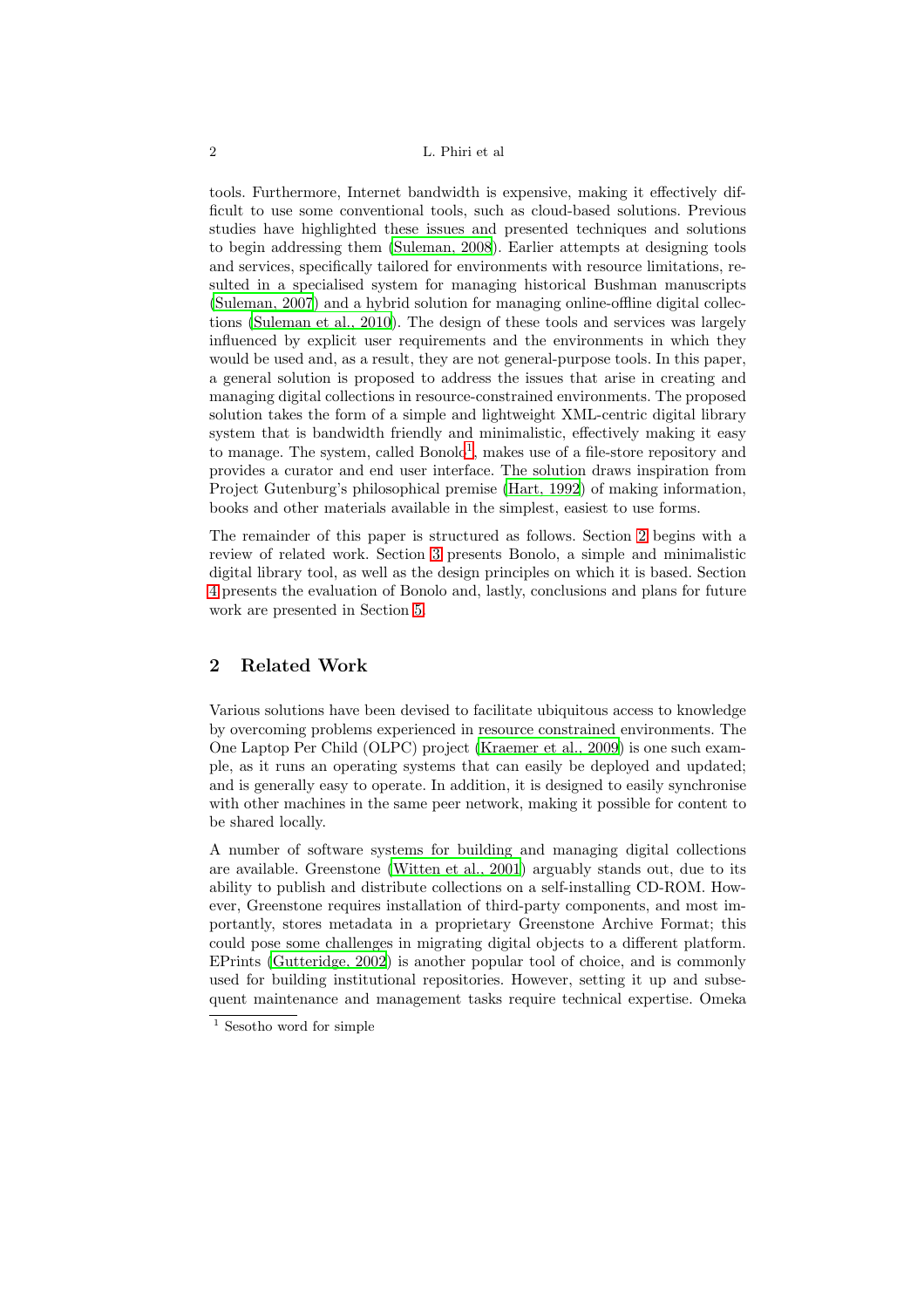[\(Kucsma et al., 2010](#page-10-7)), an open-source Web-publishing platform, is another promising solution; and while designed with non-IT specialists in mind, it stores its metadata in a relational database management system, effectively complicating the migration of digital objects to different platforms.

Other studies include an XML-centric solution [\(Suleman, 2007\)](#page-10-1) that stores metadata in flat files, as an alternative to storing the metadata in databases; and a hybrid online-offline solution [\(Suleman et al., 2010\)](#page-10-2) that enables current content updates to be seamlessly integrated with existing larger offline collections, a potentially useful feature in bandwidth constrained environments.

In general, most of the existing conventional digital library systems are Webbased and designed to make use of platform-dependent components, such as relational database management systems as the underlying storage layer for metadata. The fundamental difference between these solutions and Bonolo is that the architecture of Bonolo is largely influenced by a set of design decisions aimed at building tools and services that can operate in environments with resource limitations.

Based on the shortcomings in existing solutions, the next section presents the design of Bonolo and the design principles that were derived in order to begin to overcome these shortcomings.

## <span id="page-2-0"></span>3 Design of Bonolo

The design goals of Bonolo are centered on the premise that a simple and minimalistic approach to designing tools and services reduces the complexity of tools, making them easy to use and maintain.

As part of this study, a set of design principles were derived to form a basis for the overall design of simple architectures. A Grounded Theory [\(Glaser and Strauss, 1967\)](#page-9-1) approach was used by conducting a case study of existing software tools relevant to the study; the goal was to infer possible design decisions of the tools that would be suitable for simple architectures. These design principles are that:

- It should be possible to operate tools and services on a wide variety of hardware and software platforms.
- There should be explicit support for integration of any object type, metadata format or new service.
- The design of tools and services should take into account community-based standards and international standards.
- The design should be flexible enough to enable end users to adapt the tools and services to their own needs.
- To simplify the design, there should be minimal use of external software components.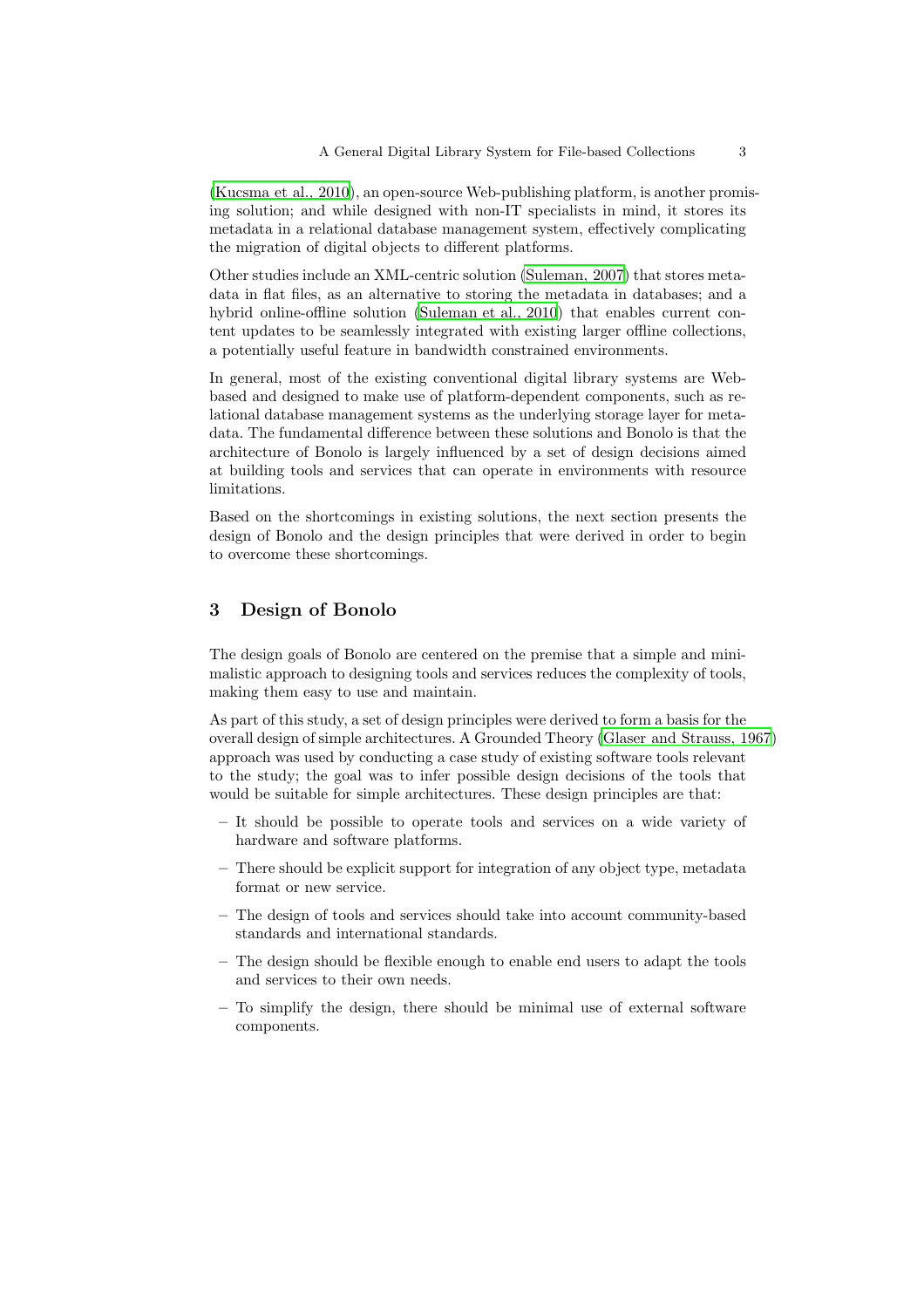#### 4 L. Phiri et al

- The preservation process should be simplified as much as possible to make it possible to easily migrate digital content.
- There should be explicit support for hierarchical organisation of information.
- There should be support for access to digital collections i n environmen ts with limited Internet connectivity, for instance, by aking collections distributable on external media.

Bonolo is a generic digital library system based on these design principles. It is composed of three high-level components: a repository, a curator interface and an end user interface, which are used to facilitate storage of digital objects, management of the repository and access by end users, respectively. The system is Web-based, was developed using the Java programming language and thus runs within a servlet engine. In this section, the components that make up Bonolo will be discussed.

## 3.1 Repository

The Bonolo repository architecture is based on a simple file-store. In this section, the data model and way in which data are stored in the repository is described.



<span id="page-3-0"></span>Fig. 1. Repository hierarchical structure

Data Model. Data in Bonolo is stored on the filesystem, in hierarchical directory structures called containers. The role of hierarchical structures is to help preserve the structure and semantics of the original data and to facilitate the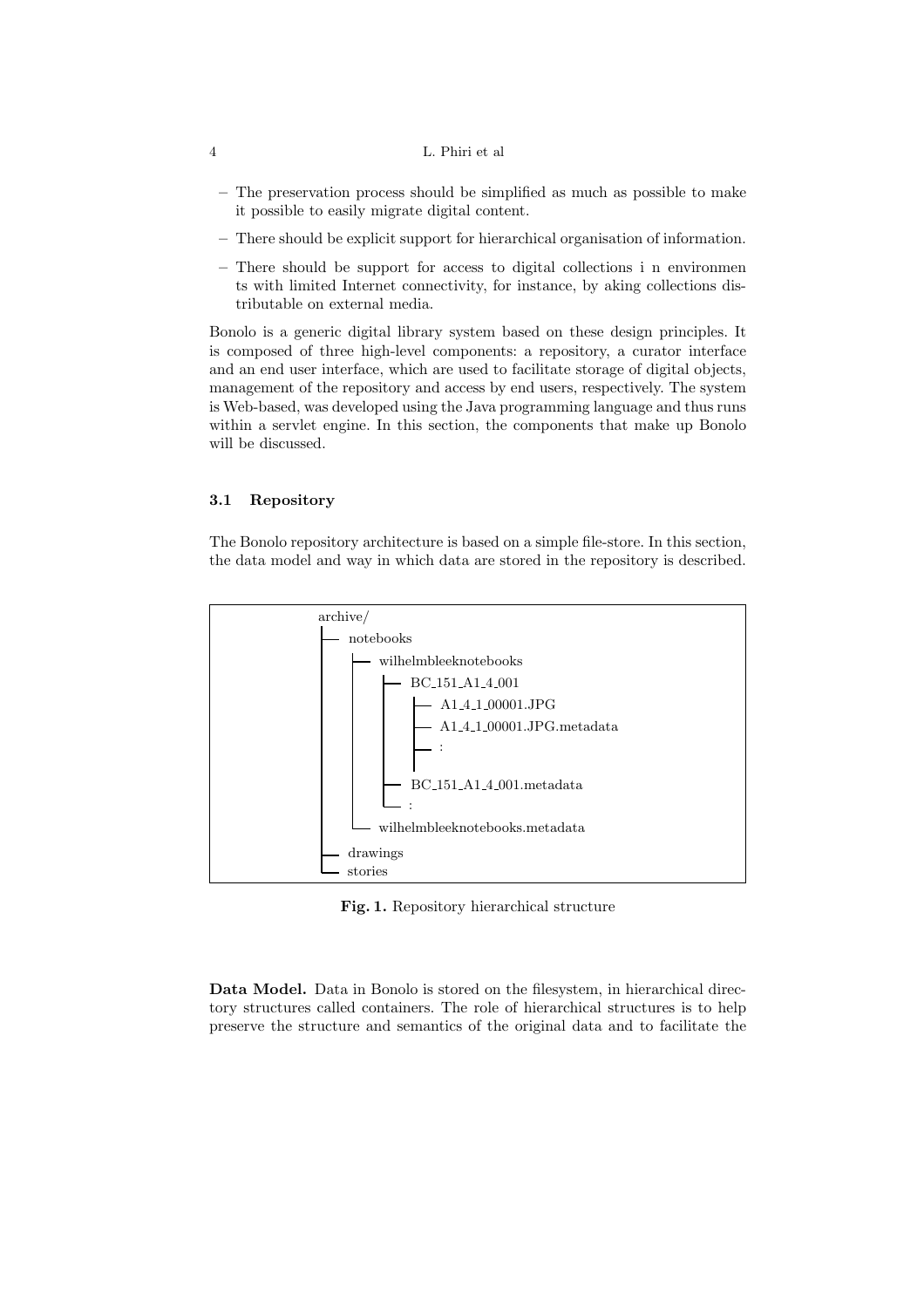discovery of information by end users. This data model has the added benefit of making it relatively easy to manage the repository through bulk actions that can be performed on digital objects contained within the same container.

Storage. An archive name, represented as a directory, defines the root container of the hierarchical structure formed by digital collections. A container structure, represented as a directory on the filesystem, has a corresponding metadata file that contains the title and description of the container and a manifest of the container's contents. The digital objects are stored on the filesystem with the metadata descriptors stored in plain text files alongside the objects that they describe using the same filename, but with a *.metadata* extension. The metadata files are encoded using qualified Dublin Core, but any other metadata schema could easily be used. Figure [1](#page-3-0) shows part of a hierarchical structure of a sample collection integrated with Bonolo.

The design decision of storing metadata descriptors on the filesystem alongside the digital content makes it easier for the collection to be migrated to different hardware and software platforms, thus simplifying the preservation process.

| <b>Collections</b>            | collections>BleekLloyd>notebooks>lloyd kun nb lowres>BC 151 A2 1 115> |                    |
|-------------------------------|-----------------------------------------------------------------------|--------------------|
| <b>Bleek Lloyd</b><br>stories | New Folder<br>Tools:                                                  | <b>Upload File</b> |
| notebooks                     | Toggle [Move Selected] [Delete Selected]                              |                    |
| lloyd_kun_nb_lowres           |                                                                       |                    |
| BC_151_A2_1_121               | $\Box$<br>A2 1 115 09492.JPG                                          |                    |
| BC 151 A2 1 120               | 82<br>A2_1_115_09493.JPG                                              |                    |
| BC_151_A2_1_117               | A2_1_115_09494.JPG<br>BÃ                                              |                    |
| BC_151_A2_1_123               | 82<br>A2_1_115_09495.JPG                                              |                    |
| BC_151_A2_1_115               | X A2_1_115_09496.JPG<br>8ž                                            |                    |
| <b>RockArtPaintings</b>       | 82<br>A A2_1_115_09497.JPG                                            |                    |
|                               | BŠ<br>A2_1_115_09498.JPG                                              |                    |
|                               | 82<br>X A2_1_115_09499.JPG                                            |                    |
|                               | OŽ.<br>X A2 1 115 09500.JPG                                           |                    |
|                               | 82<br>A2_1_115_09501.JPG                                              |                    |
|                               | gŻ,<br>A2_1_115_09502.JPG                                             |                    |
|                               | 82<br>A2_1_115_09503.JPG                                              |                    |
|                               | <b>DŠ</b><br>A2_1_115_09504.JPG                                       |                    |
|                               | 82<br>A2_1_115_09505.JPG<br>田                                         |                    |
|                               | X A2_1_115_09506.JPG<br><b>DA</b>                                     |                    |

## 3.2 Curator Interface

<span id="page-4-0"></span>Fig. 2. Curator interface

The Web-based curator Interface enables curators to effectively manage digital collections by rendering and presenting the hierarchical repository structure. The general interface, as shown in Figure [2,](#page-4-0) was intentionally designed to mimic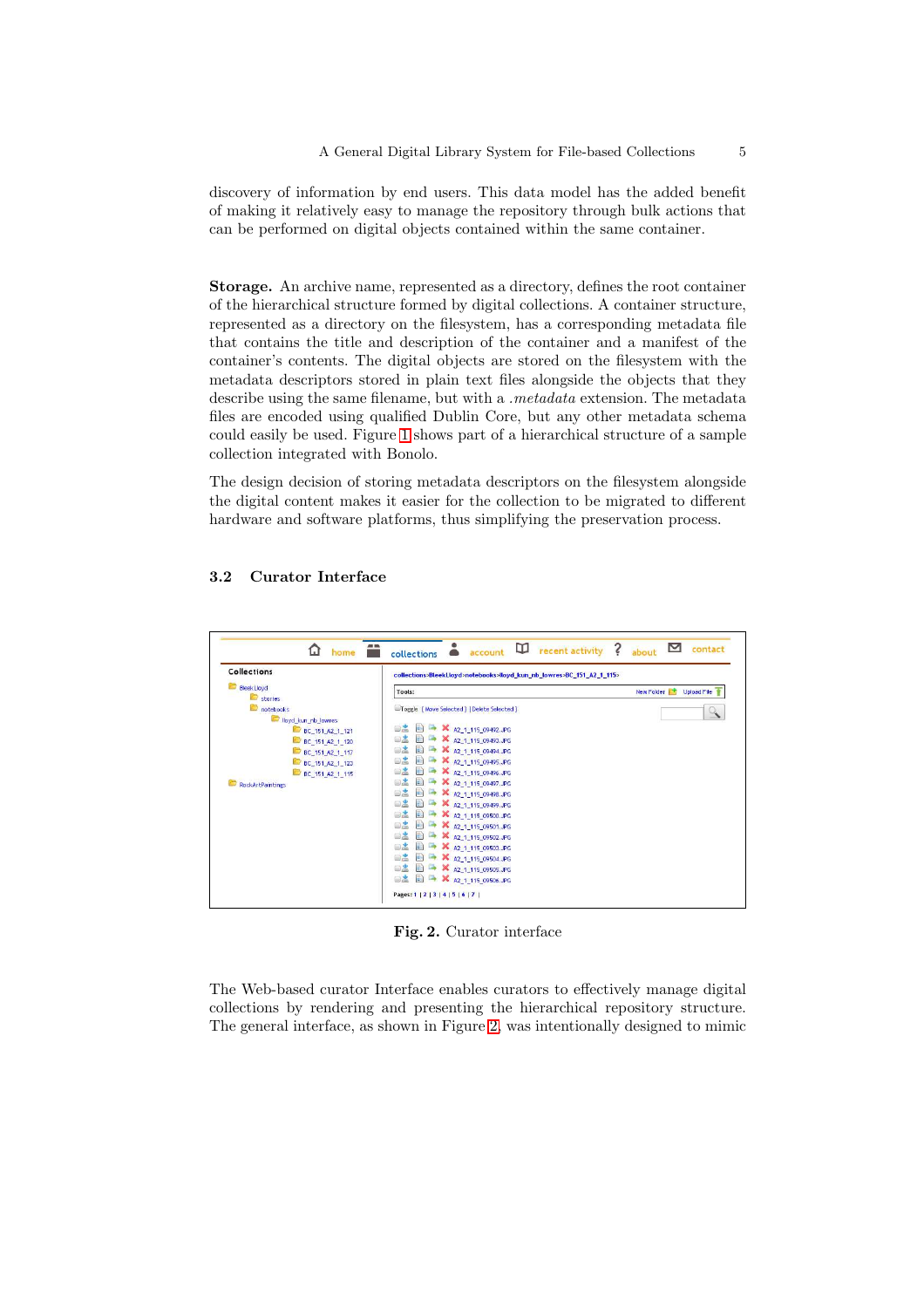#### 6 L. Phiri et al

the file manager interfaces that are used by most operating system so as to present the end users with a familiar view. Furthermore, this interface makes the discovery of digital content easy through browsing. Access to the curator interface is restricted through an access control mechanism that grants access to authenticated users. The access control is defined at the collection level, with users who are not the original owners of a particular collection being required to explicitly request access to it. The curator interface also provides the necessary functionality for the easy management of digital objects, such as: adding items; updating items; moving items; and deleting items. Furthermore, the interface also allows for these operations to be performed on multiple items simultaneously as a batch. The curator interface makes use of the Apache Solr search engine[2](#page-5-0) to enable searching for digital objects in a collection.



<span id="page-5-1"></span>Fig. 3. End user interface

#### 3.3 End User Interface

The Web-based end user interface acts as an entry point for end users to explore and discover digital content stored in the repository. In essence, it provides core services for facilitating the discovery of digital content through search and browse features, as well as additional features that add value to the entire user experience (UX). The ability to search and browse is made possible by the Apache Solr search engine that is integrated with Bonolo. An end user is able to conduct a filtered search request by specifying search facets, so as to effectively find desired content. Figure [3](#page-5-1) shows a snapshot of the end user interface.

<span id="page-5-0"></span><sup>2</sup> http://lucene.apache.org/solr/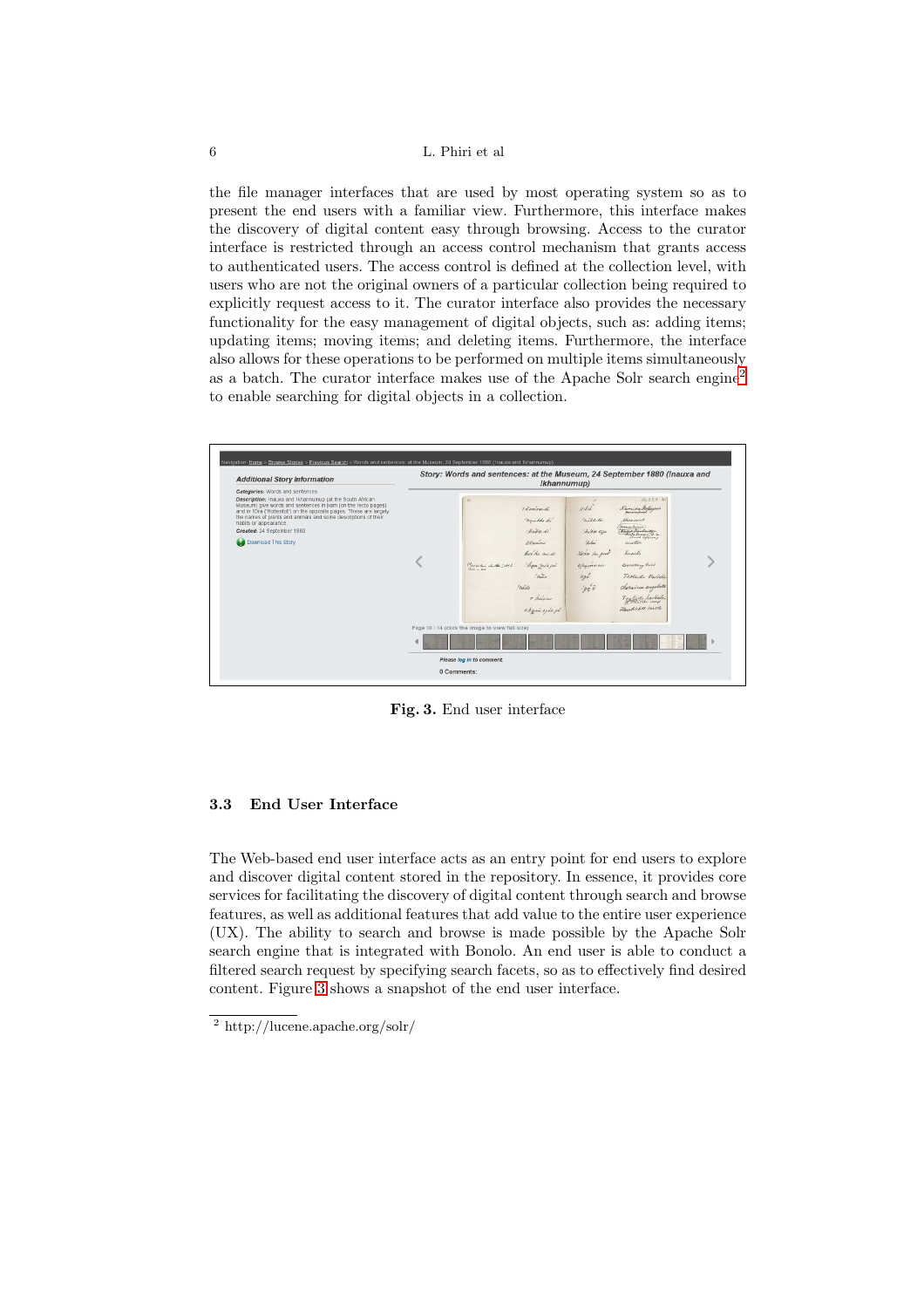## <span id="page-6-0"></span>4 Evaluation

Evaluation of Bonolo was done in two ways. Firstly, user experience (UX) studies were conducted for the curator interface and the end user interface. The purpose of these UX studies was to determine how the users felt about Bonolo, given its design considerations and to determine what effect, if any, the file-store repository had on the user experience. The second way in which Bonolo was evaluated was by means of a performance study in order to determine how the data store affected the performance of the system.

#### 4.1 Curator Interface

The curator interface was evaluated using the Intrinsic Motivation Inventory (IMI) (*[Intrinsic motivation inventory \(IMI\)](#page-10-8)*)(*[Intrinsic motivation inventory](#page-10-9)*) with only three subscales: Interest/Enjoyment, Perceived Competence and Value/ Usefulness. The user study was aimed at evaluating: the usefulness of the tool;the experience of novice users; the ease that users had completing tasks; and the pleasure or displeasure users derived from interacting with the tool. Participants were recruited via social networking sites $3$  and a total of 77 responded. Of the 77 respondents, 23 successfully completed all survey tasks. 78.26% of the participants had no prior experience working with digital library systems; however, 91.31% of the participants had experience working with online tools with content manipulation features similar to those of Bonolo.

The survey required participants to watch a 4 minute introductory screencast that showed them how to use the tool. They were then asked to create an archive, build two collections using different datasets and perform a series of manipulation tasks on the built collections. Once these tasks were completed, the participants were asked to complete a post-experiment questionnaire that was designed to elicit their overall experience using the Bonolo curator module.

The IMI related questions in the questionnaire were rated on a scale of 1 (Strongly Agree) to 5 (Strongly Disagree). The IMI subscale scores were computed by averaging all the items in the IMI subscales.

Figure [4](#page-7-0) shows the average ratings for the IMI subscales by participants. As can be seen from the figure, the majority of users found Bonolo easy to use Bonolo and generally enjoyed using it. The results from the Value /Usefulness subscale are particularly interesting in that 8 of the participants strongly agreed that they found Bonolo very useful and none of them strongly disagreed.

<span id="page-6-1"></span><sup>3</sup> Facebook, Google Plus and Twitter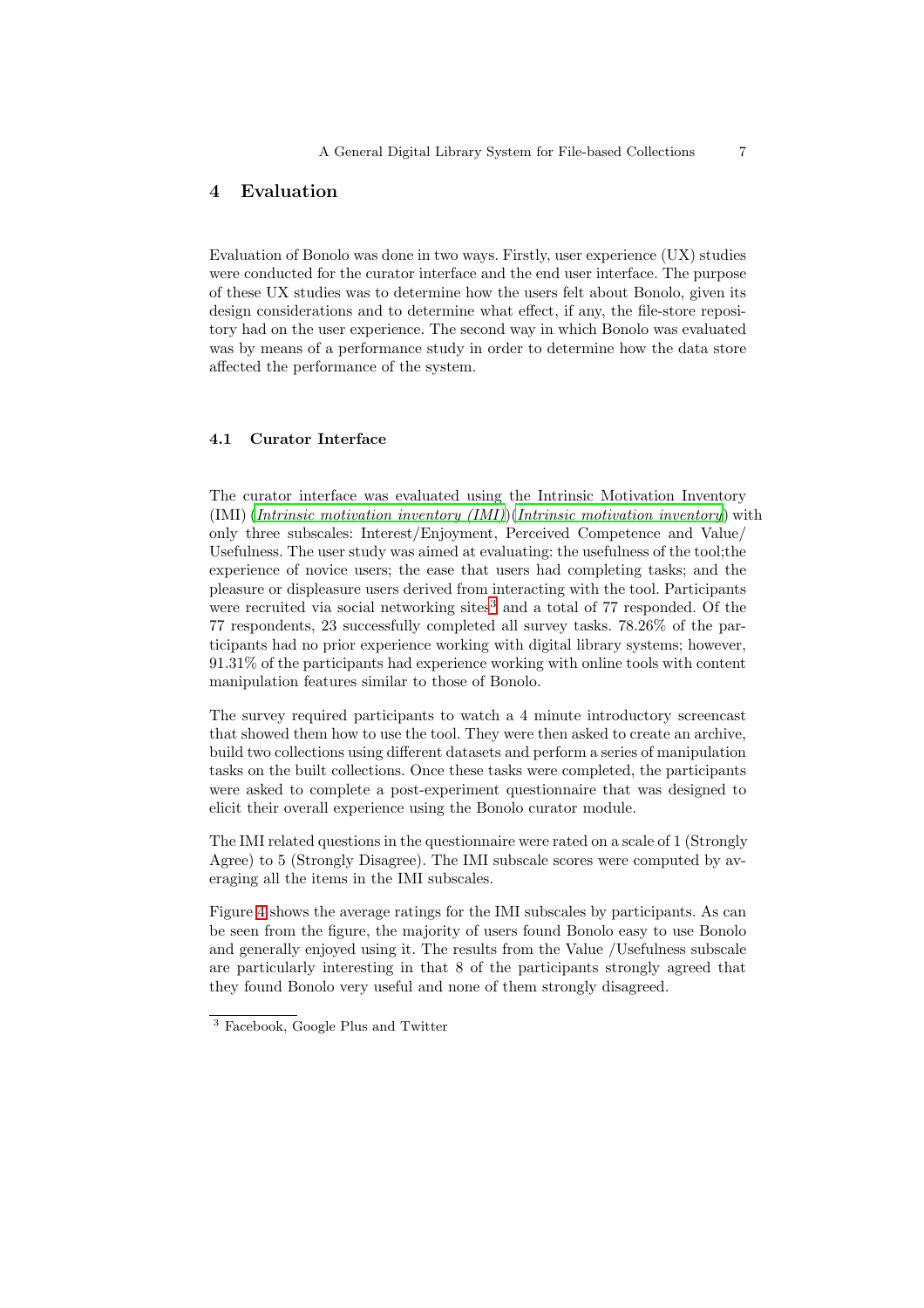



<span id="page-7-0"></span>Fig. 4. Average UX ratings of the curator interface

## 4.2 End User Interface

A UX study was conducted in order to evaluate the effect that a hierarchical file store might have had on the overall end user interface and to determine if the services offered by the interface were comparable to those of other digital library systems. 17 users, the majority of whom were students and one who was a UX expert, took part in the evaluation. As part of the study, users were asked to perform several tasks related to the searching and browsing of content and navigating the interface. Users were then asked to rate the interface on a scale of 1-5 (in this case a high rating is positive) in terms of: intuitiveness; simplicity; satisfaction; expectations; responses; effectiveness and benefits. Users were then also asked to rate the level of similarity that the end user interface had with other systems that they were familiar with and to provide overall ratings on using the system. The average ratings of all users is summarised in Figure [5.](#page-7-1)



<span id="page-7-1"></span>Fig. 5. Average UX ratings of the end user interface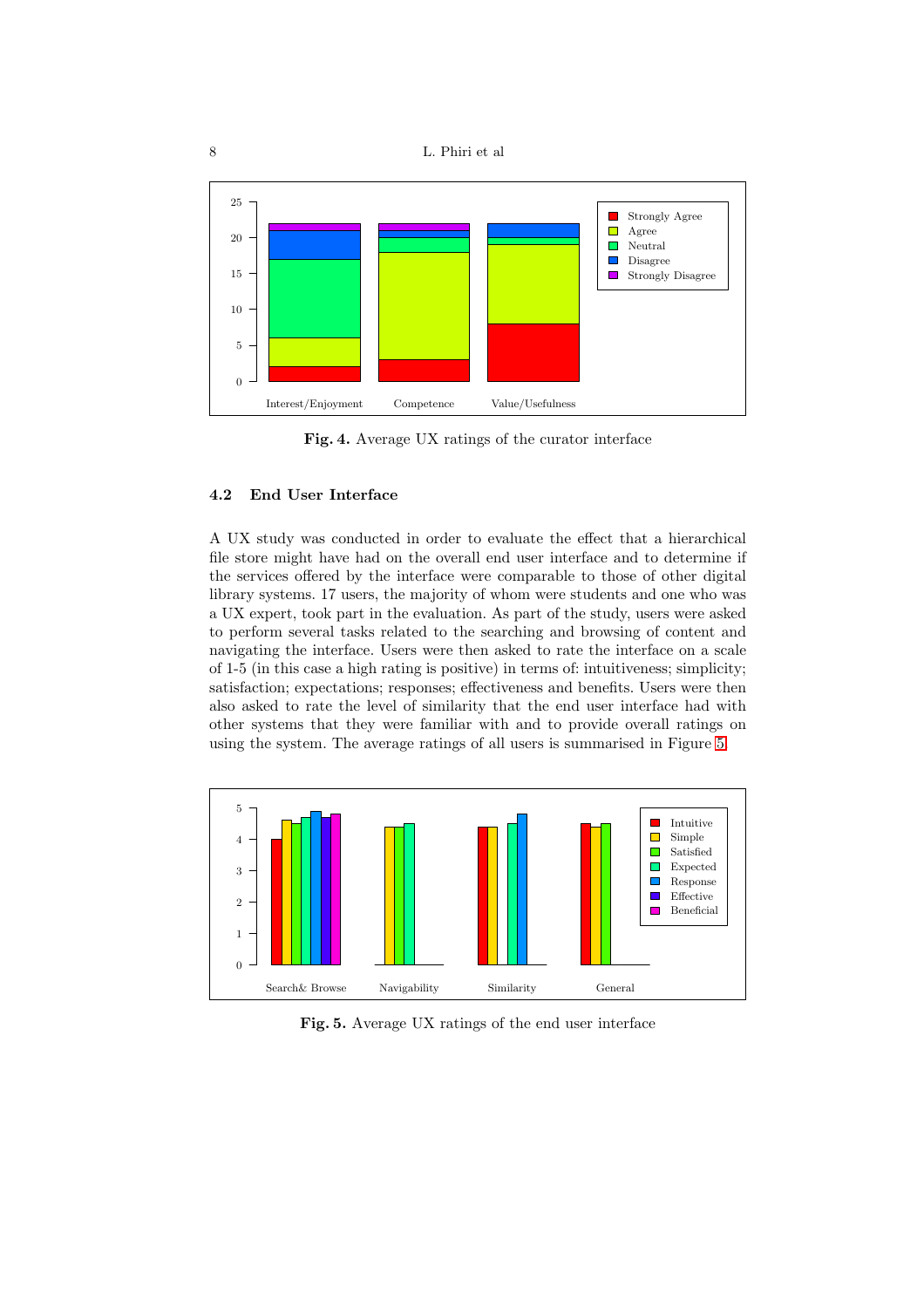As can be seen from Figure [5,](#page-7-1) users rated the interface highly from a UX perspective. Search and browse, two of the main digital library services, were rated as being intuitive, with an average rating of 4, while the interface responded as users expected, was effective and was simple. Furthermore, users were clearly satisfied with the navigability of the system, with an average satisfaction rating of 4.4. In terms of comparing the interface to other systems that users were familiar with, the end user interface was rated as being intuitive, simple and worked as expected. Lastly, the system was rated highly in general, with intuitiveness, simplicity and satisfaction ratings of around 4.5. Furthermore, the average of all ratings for all components was also 4.5.

This evaluation suggests that the use of a simple hierarchical file store did not have a negative impact on the user experience.

#### 4.3 Performance

A performance evaluation was conducted in order to determine how well the system scaled when the amount of data was increased exponentially. Scalability was evaluated by considering the amount of time that it took to load the contents of a directory in the collection. In investigating this, two cases were considered: a case where a collection is carefully structured, such that each directory in the hierarchical file system contained exactly 256 digital objects; and a case where all the objects were in a single directory. Figure [6](#page-8-0) shows the results of the performance evaluation.



<span id="page-8-0"></span>Fig. 6. Page loading times for structured and unstructured collections

As can be seen from Figure [6,](#page-8-0) when a collection is balanced, the page load times remain constant and it takes less than a second to load a page, regardless of collection size. However, when the collection is not balanced, the page load times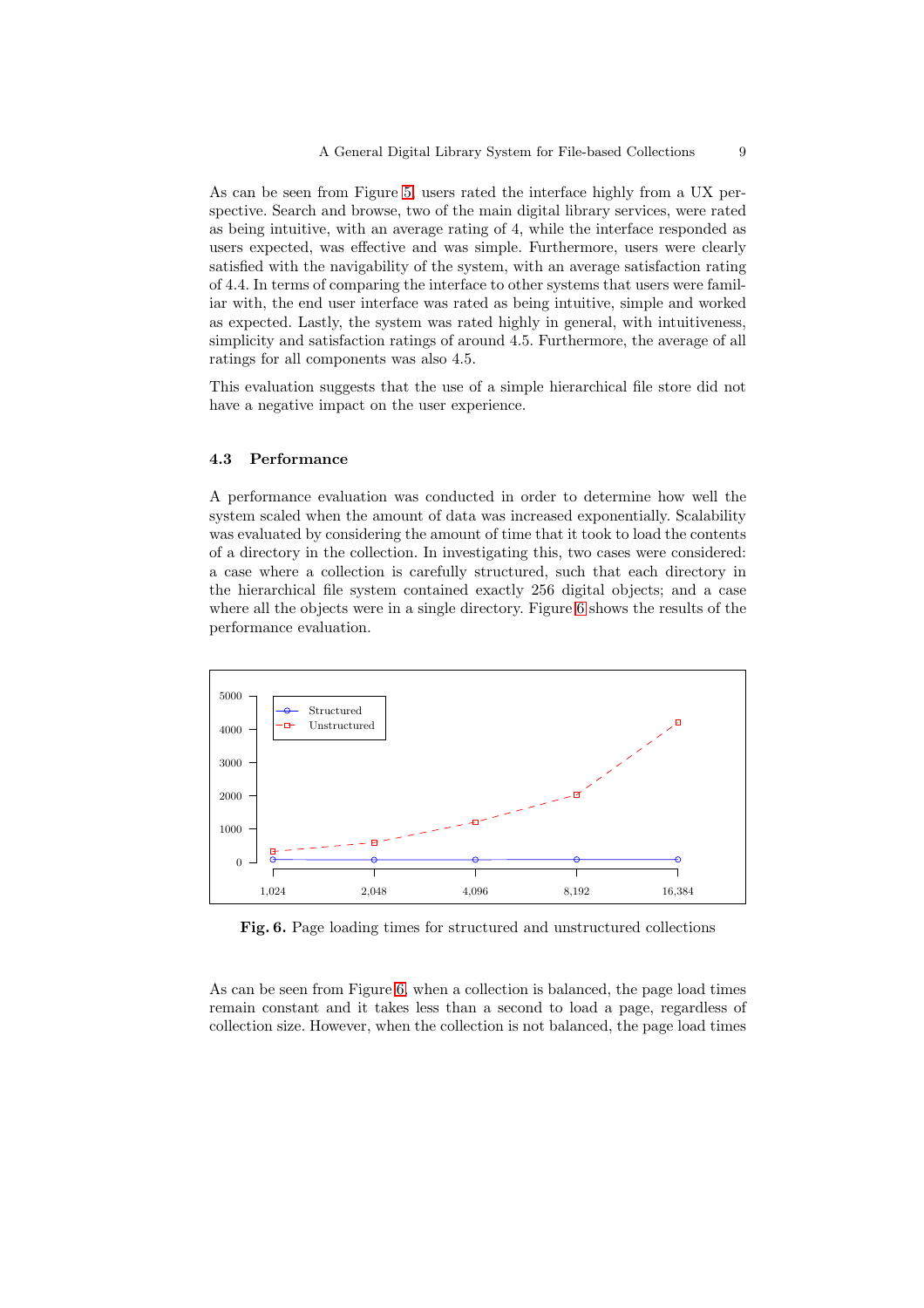#### 10 L. Phiri et al

scale linearly. These results suggest that, with structured data, the interface scales well. However, it also reveals one of the shortcomings in using a file-store that occurs when a collection is not balanced. A possible solution to addressing this could make use of a pre-processor in order to generate indices for directories in a collection that contains a number of files above some predefined threshold.

## <span id="page-9-0"></span>5 Conclusions

Current digital library systems are, arguably, not well situated to resource constrained environments. Thus, this paper proposes designing simple architectures for digital libraries that make use of file-store repositories and that have the potential to result in lightweight and portable tools and services. A digital library system called Bonolo was built based on this design and evaluated in terms of system performance and overall user experience.

Evaluation of the curator and end user interfaces by means of an user experience study showed that Bonolo was easy to use and generally useful, thereby suggesting that the file-store architecture is a viable one and does not have a negative effect on the user experience. Furthermore, the hierarchical structure could potentially have a positive impact on the ease of management of the repository, since most operating system file managers organise files in a similar manner and thus users would be familiar with the data representation. However, the performance evaluation showed the importance of a well balanced collection in order to ensure that the system scales well.

The design of simple digital library architectures has the potential of being useful in resource-constrained environments since: a file-based store has the potential to simplify the preservation process as simply copying the data is all that is necessary to migrate content; the digital objects are stored in a manner that users may already be familiar with; and resulting systems could potentially run off of a wide range of hardware and software platforms. In testing these ideas, ongoing work is focussing on the application of Bonolo and related systems for different collections in order to see how well the approaches generalise.

However, as future work, it would be interesting to evaluate the overall extensibility of such architectures by building services on top of Bonolo's core architecture. In addition, future work could also evaluate how well Bonolo performs for very large data sets.

## <span id="page-9-1"></span>References

[1] Barney G. Glaser and Anselm L. Strauss. *The Discovery of Grounded Theory: Strategies for Qualitative Research*. Chicago: Aldine Publishing, 1967.